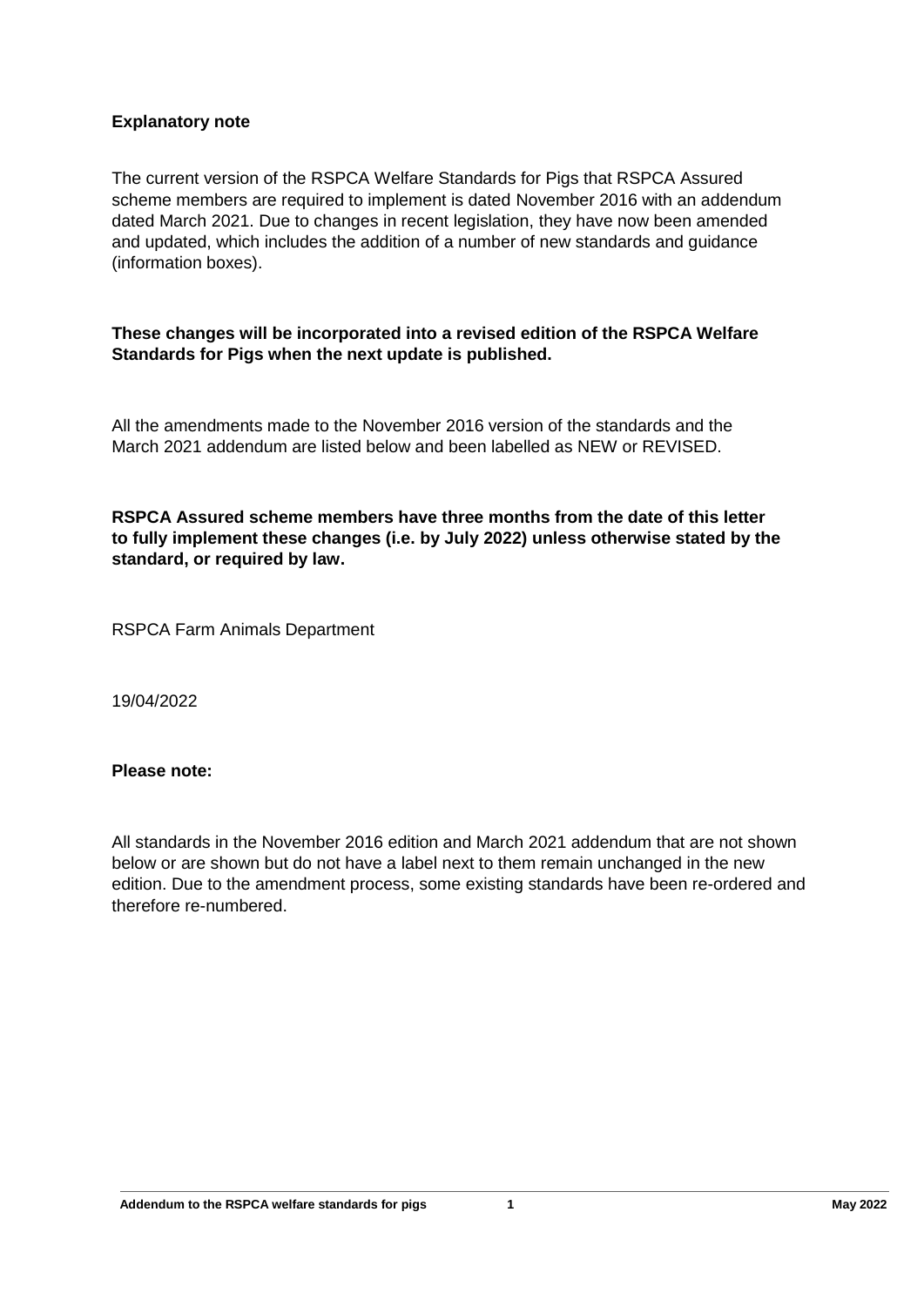# **Health**

# **Casualty animals**

 $(i)$ 

**H 2.1** Each farm must have provisions for the humane killing, without delay, of casualty pigs.

- **H 2.2** REVISED Anyone carrying out emergency killing of pigs must: a) have access to the latest version of the Humane Slaughter Association's (HSA) guide: *Emergency Slaughter* or, in the case of piglets, the *On-Farm Humane Killing of Neonate Pigs, Goats and Sheep,*  b) be familiar with the content, and
	- c) follow the guidance where applicable (see information box below).

 **NEW With reference to H 2.2 c), the Humane Slaughter Association's documents should complement and support these RSPCA welfare standards for pigs. However, if there is a conflict between the HSA guidance and what is required under these RSPCA standards, the requirements set out in these standards are to be followed.**

H 2.3 **NEW LEGAL** Casualty pigs requiring emergency euthanasia must only be humanely killed using the following methods (which are listed in no particular order):

- a) Free bullet
- b) Shot gun
- c) Penetrative captive bolt followed swiftly by pithing or bleeding such that the animal dies without regaining consciousness
- d) For the emergency killing of piglets under 10kg only, a non-penetrative captive bolt provided that the device is capable of delivering a force equivalent to or greater than 27.7 Joules
- e) Chemical euthanasia by overdose of an anaesthetic drug carried out by veterinary surgeon.

 **NEW The method outlined in standard H 2.3d), under the specific circumstances listed,**   $(i)$ **does not need to be followed by bleeding or pithing.**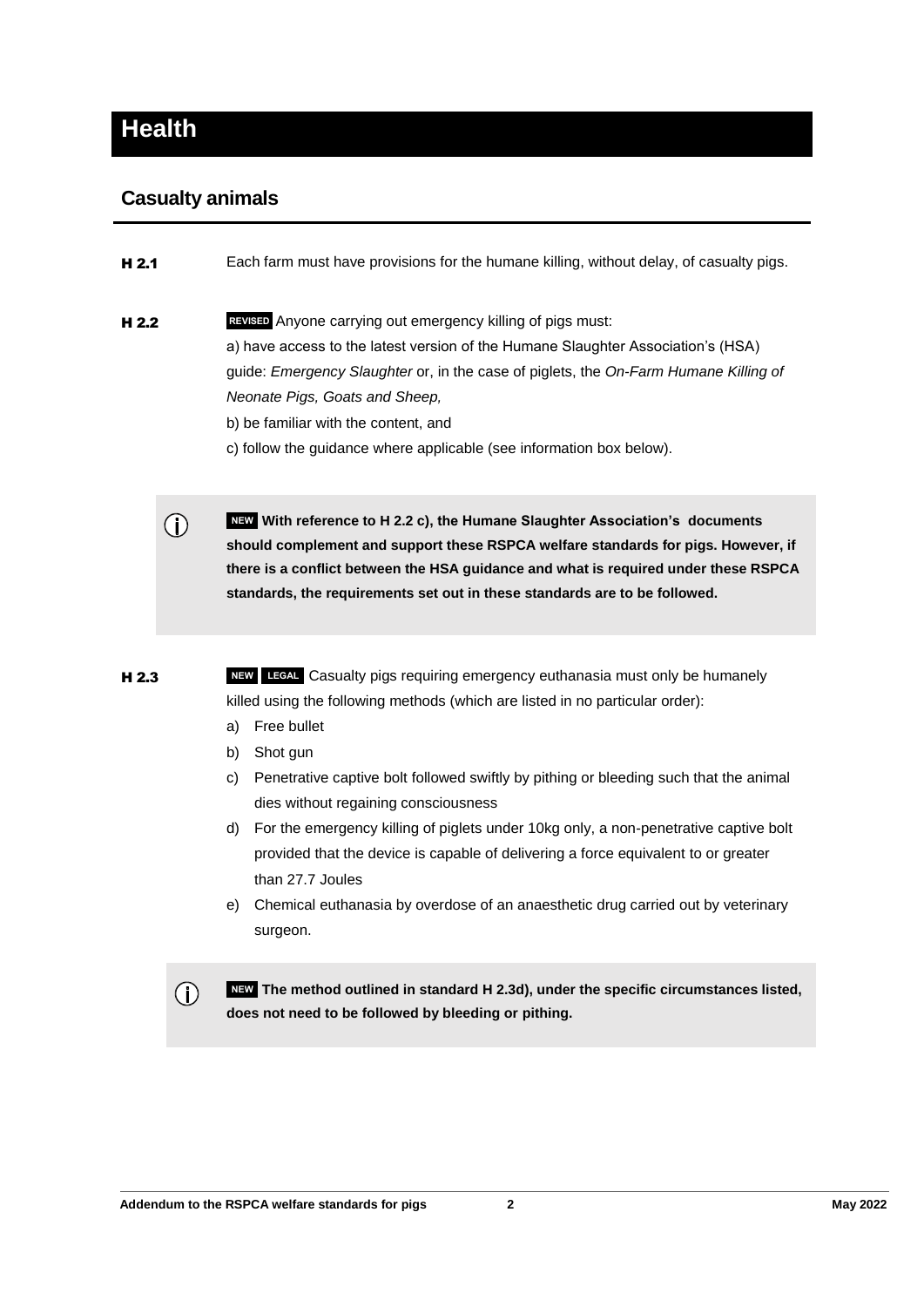- **NEW With reference to the methods of emergency slaughter listed in standard H 2.3, it**   $\bigcirc$ **is advised that national laws are checked to ascertain which methods are permitted under national law in the country in question.**
- $\bigcap$  **NEW LEGAL Manual blunt force trauma cannot legally be used to kill piglets of any age or weight in England and Wales, including in emergencies (see standard H 2.3 for a list of permitted methods).**
- **H 2.3.1** NEW A permitted method of emergency slaughter (see standard H 2.3) must also be available as a back-up method for use in the event that the primary method is unavailable, i.e. for occasions where it is not possible to use the primary method (e.g. due to failure).
- H 2.3.2 **NEW** Equipment for the slaughter/killing of animals must be: a) maintained according to the manufacturer's instructions, b) easily accessible to the relevant member of staff,
	- c) checked at least monthly to ensure good working order, and
	- d) checked immediately prior to the first use of the day to ensure good working order.